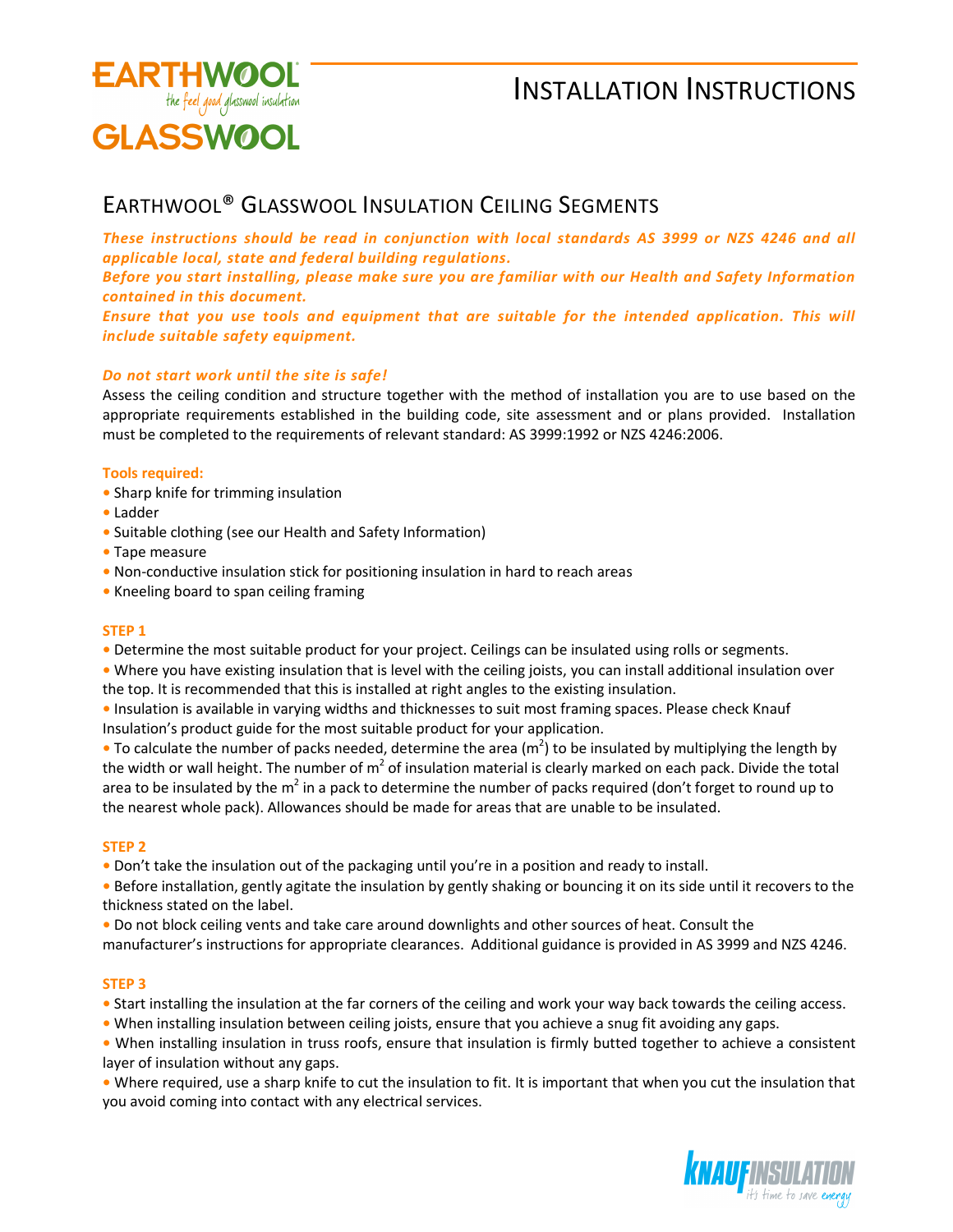**•** When installing insulation in a roof eave (i.e. where the roof joins the ceiling), make sure the insulation covers the top plate but is not in contact with the roof. It is important to maintain a 20mm gap between the roofing substrates and the insulation.

### **STEP 4**

**•** Complete the final check of the insulation ensuring all areas have been insulated and that you have an even and consistent layer of insulation.

**•** Finish your project by removing all packaging from the ceiling and disposing of all rubbish and excess insulation responsibly.

#### **STEP 5**

**•** Once you have worked your way back to the ceiling access, make sure you insulate the ceiling access panel before exiting the roof space.

We recommend that once completed another person checks the work to ensure it has been installed according to required standards.

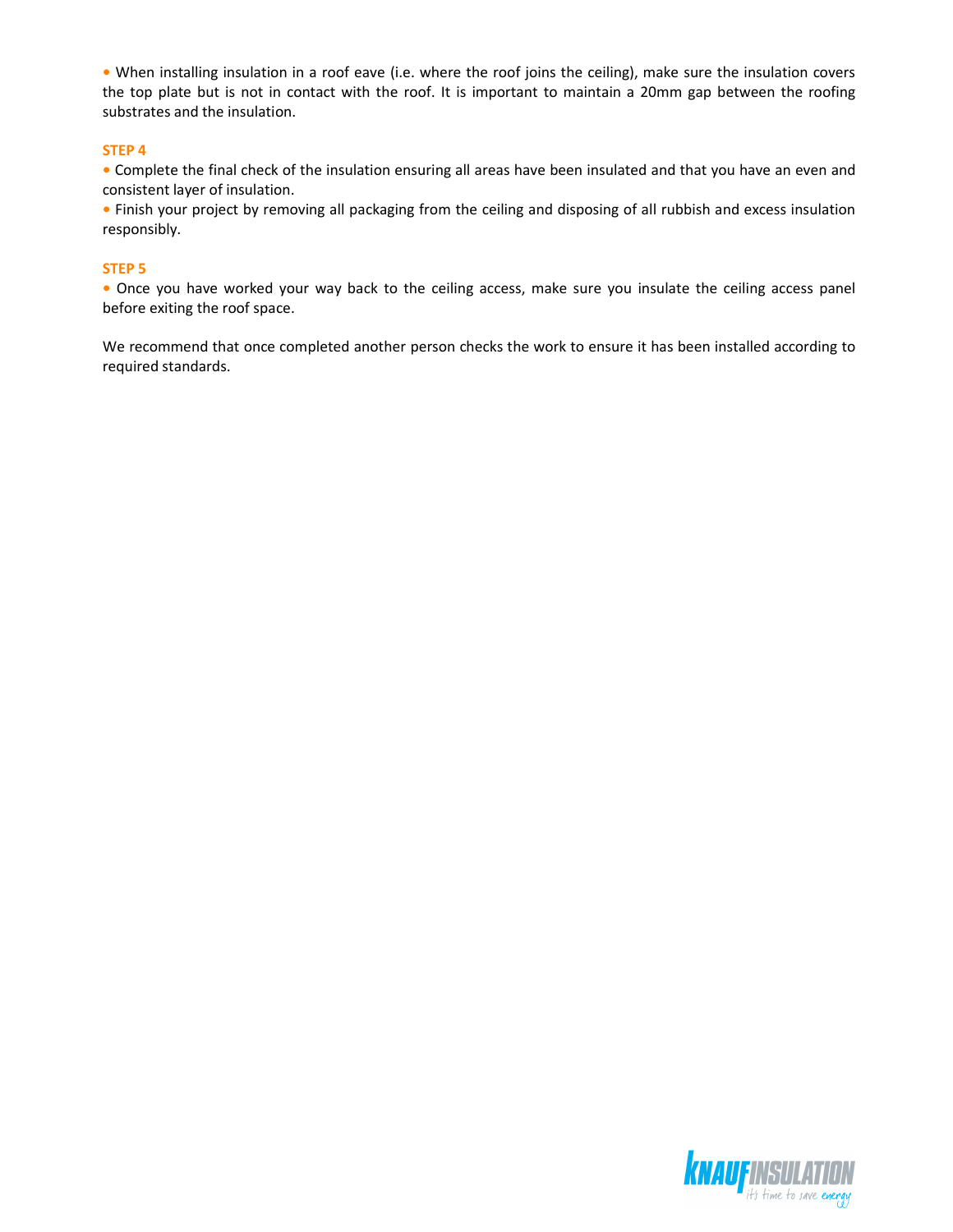

## HEALTH AND SAFETY INFORMATION

### **SAFETY WARNINGS AND HAZARDS**

- You must turn the mains power 'Off'' before entering the work space, and, if in any doubt about how to turn the power 'Off'', you must consult a licensed electrician.
- Working in areas that contain live electrical wiring is extremely hazardous. Take extreme care to avoid touching any live overhead electrical lines, supply cables or any other live cables in the workspace.
- Defective electrical cables, exposed terminals and conductors of electrical equipment such as light fittings and fans can cause burns and electric shocks please exercise caution when working near such hazards – check with an electrician if you are unsure if the cabling is safe.
- Working in hot and poorly ventilated areas when installing insulation can be dangerous.
- Working at heights, when installing insulation can be dangerous.

### **BEFORE INSTALLATION**

- You must turn the mains power 'Off'' and, if in any doubt about how to turn the power 'Off'', consult a licensed electrician.
- Do not enter the workspace for the purposes of the pre-work inspection or the installation until you are satisfied that the power has been isolated. Even after isolating the power via the switchboard there may still be an electrical mains cable in either the ceiling or underfloor space that is live.
- Complete a pre-work assessment before installation to identify safety hazards which may include but are not limited to the following:
	- o access to the roof area,
	- o working at heights,
	- o electrical safety hazards,
	- o adequate ventilation of the work area and
	- o nails and sharp objects on the ground
- Before commencing work you must have systems in place to reduce risks identified in the pre-work assessment such as but which are not limited to:
	- o systems to prevent falling when working at heights.
	- o ventilate the working area if possible.
	- o cover exposed skin. When working in an unventilated area, wear a disposable face mask.
	- o rinse hands in cold water before washing.
	- o wear goggles when working overhead.
	- o clean using vacuum equipment.

### **DURING INSTALLATION**

- Work with another person and maintain contact throughout both the assessment and installation process.
- Only open bags as required.
- Wear appropriate clothing for the job such as long sleeved top, flat rubber sole shoes, gloves conforming to Australian Standard AS2161 and ventilated non-fogging dust resistant goggles conforming to AS/NZ 1336, and a P2 dust mask.
- Avoid eye contact with dust or fibres to minimise eye or skin contact and inhalation during handling.
- Avoid installing insulation in hot weather and at the hottest part of the day.
- Under no circumstances must fixing devices in ceiling spaces or under floors, or in proximity to electrical wiring, be of metal or other conductive material.

### **ELECTRICAL SAFETY CONSIDERATIONS BEFORE ISOLATING POWER**

- Locate and review the incoming power supply, main switchboard and meter box.
- Ensure you understand if there is a main isolator and how power can be safely isolated.
- Ensure you understand the direction of the 'On' and 'Off' position of the main switch (NOTE: the 'Off' position is not always as it seems - check with an electrician if you are unsure).
- Before installation, switch 'Off'' the electricity supply at the main switchboard (check with an electrician if you are unsure if power can be turned 'Off'' at the switchboard).